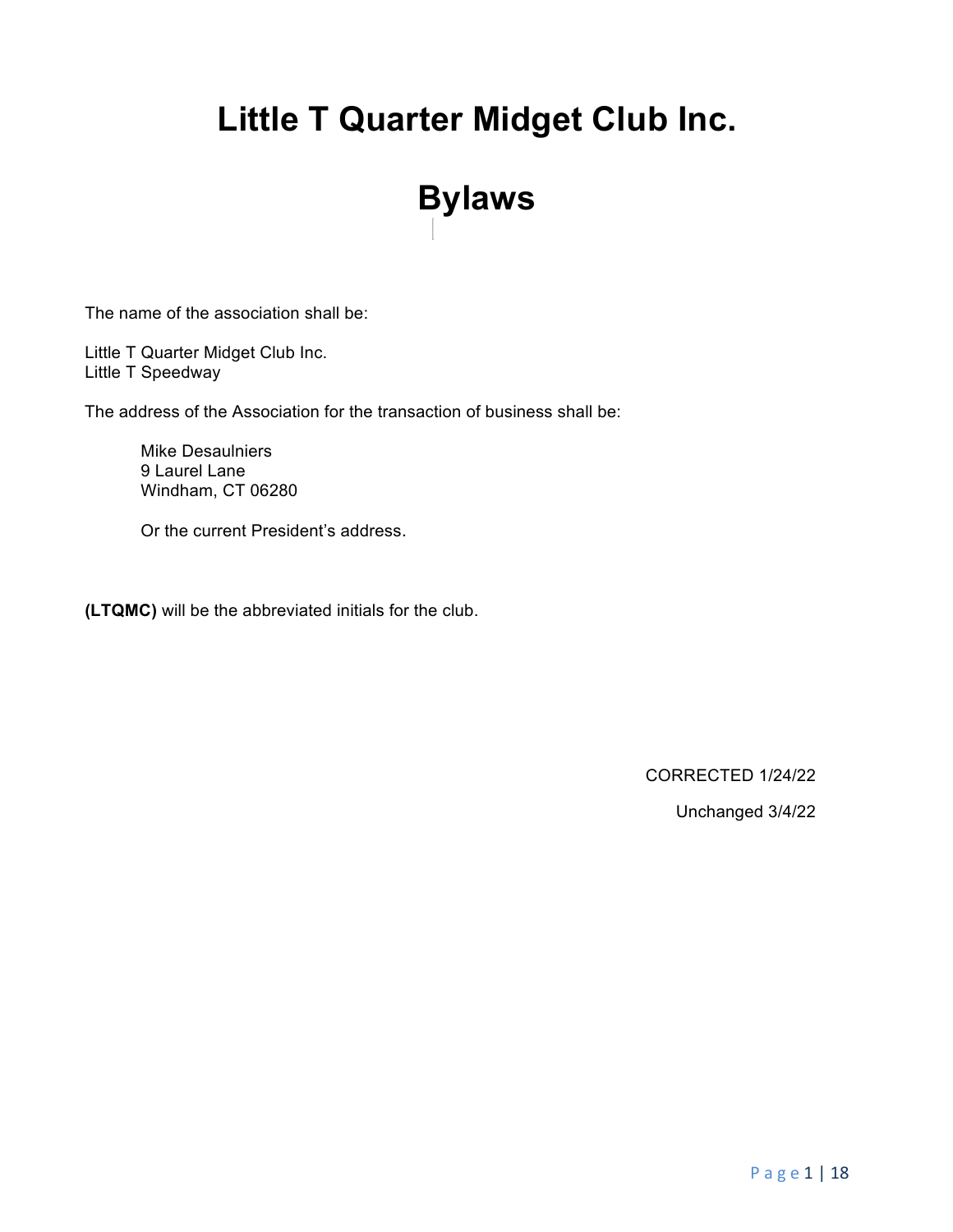# **PURPOSE**

Little T Quarter Midget Club is organized exclusively for charitable and educational purposes under section 501(c)(3) of the Internal Revenue Code, or corresponding section of any future tax code.

Little T Quarter Midget Club will operate as a non-profit Corporation organized under the laws of the State of Connecticut, with donations and volunteer labor being their sole means of support. At no point in time will any member be reimbursed for donations or labor.

Children and the parents or guardians of those children, will be given an opportunity to learn and develop the skills, aptitudes and the means necessary to compete in young people's organized motorsports activities.

The Little T Quarter Midget Club, Inc., Little T Speedway (LTQMC) will provide the opportunity for children to learn and develop interpersonal skills in the following areas:

- Physical Coordination
- Self-reliance
- Alertness
- Awareness
- Positive interaction with other children and adults
- Fairness
- **•** Generosity
- Good sportsmanship
- Respecting the success of others
- Following rules
- Being responsible for one's actions

# **PROPERTY AND FUNDS**

#### **Ownership**

All assets, both tangible and intangible, pertaining to, used by, purchased for, donated to, or held for the Little T Quarter Midget Club, from whatsoever source obtained, shall be the sole and exclusive property of the Organization and shall be used only for the improvement of the property and services of the Organization. If the membership of the club splits, all tangible and intangible assets are to remain with the Club that is staying at the Little T Speedway Facility. Upon dissolution of the Little T Quarter Midget Club, all tangible assets or the proceeds there from, shall be distributed to a non-profit charitable organization within the meaning of Section 501(c)(3) of the Internal Revenue Code, or corresponding section of any future tax code, or shall be distributed to the federal government, or to a state or local government, for a public purpose. Any such assets not disposed of shall be disposed of by a court of competent jurisdiction in the county in which the principal office of the organization is located, exclusively for such purposes or to such organization or organizations, as said Court shall determine, which are organized and operated exclusively for such purposes.

#### **Profits**

No profits or earnings of any kind will be distributed to the members of the Little T Quarter Midget Club, and all such earnings and profits, if any, shall be used by the Organization to improve, expand, and extend its facilities and services.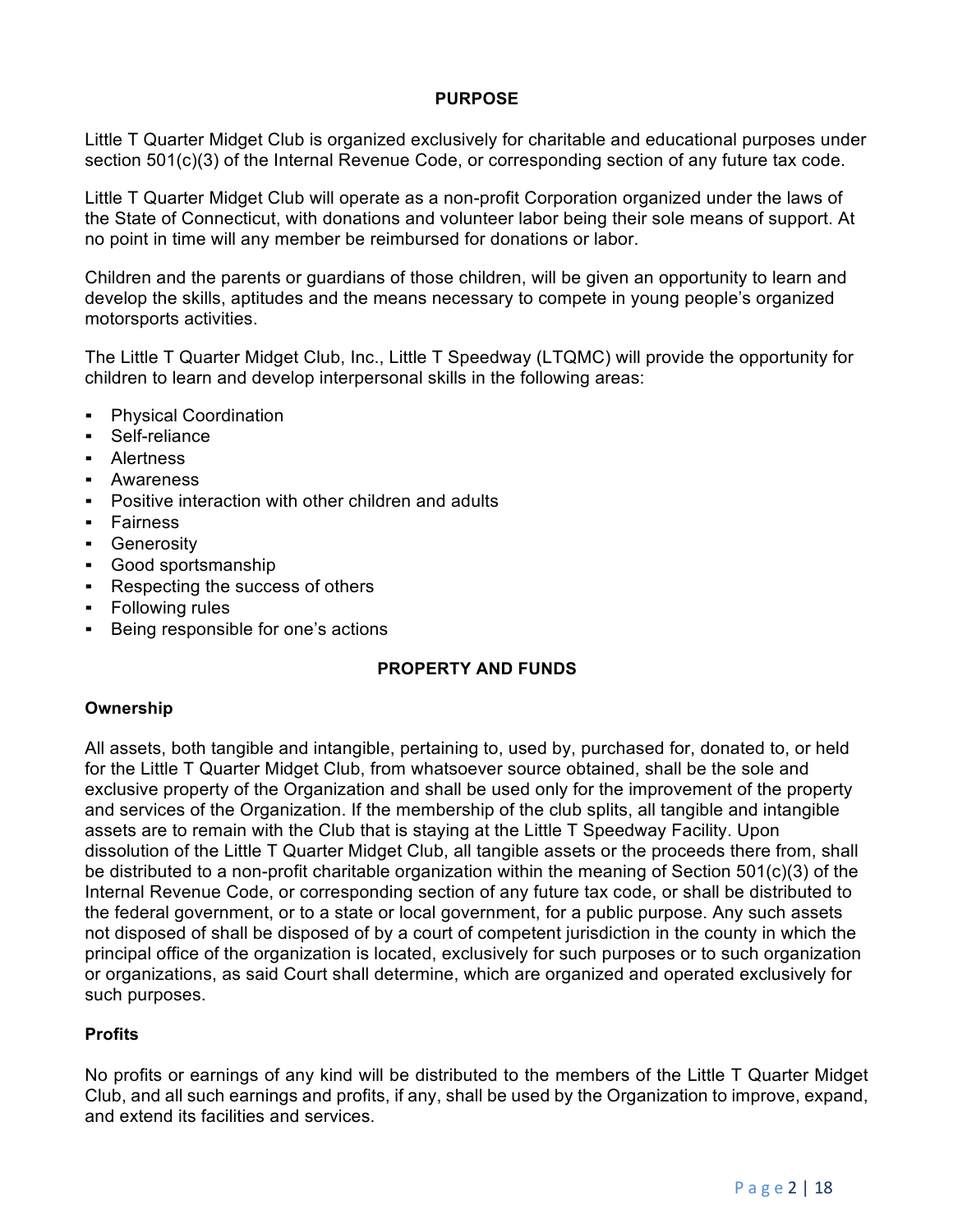# **Membership**

The members of LTQMC are individuals that have petitioned the BOD of LTQMC for the right of membership. A LTQMC application must be completed and the corresponding membership paid at the time an application is submitted for approval by the BOD. Individuals or families submitting applications without paying the associated application fee at that time will not be considered for membership until such fee is paid.

LTQMC Membership Applications will be considered from any person 18 years of age or older.

To be a member of LTQMC you must also petition the primary sanctioning body associated with the LTQMC for membership. Petitions must be submitted in accordance with the sanctioning bodies' membership application requirements. All fees charged by the sanctioning body to obtain membership must be paid at the time the application is submitted to the sanctioning body for approval.

The following applications will be forwarded to the LTQMC Board of Directors (BOD) for review:

- 1) Any applicant who has received a code of conduct from any .25 Quarter Midget racing organization during the preceding two-year period.
- 2) Any applicant that does not maintain a home or residence within the geographic boundaries of the sanctioning body region or district where LTQMC islocated.

By a 10/11 vote of the LTQMC BOD, any LTQMC application can be denied and a club appeal process can be held.

# **Application of Membership**

Membership may be obtained by written application and acceptance from BOD. A prospective new member will have a probationary period until they have competed in 50% of the races scheduled for a season and meet all other voting criteria. The member will have no voting rights during this probationary period.

Dues will be accepted and they will be welcomed to the club by the BOD. General qualifications are good character, sportsmanlike conduct and a willingness to work with youngsters and promote the sport of .25 Quarter Midget racing.

A probationary membership may be terminated during this period by an unanoumous vote of the board of directors. There will be an appeal process held in accordance to LTQMC appeal rules.

# **Types:**

1. Five types of memberships are available. Individuals/Families/Drivers that live within a 125 mile radius of Little T Speedway and join a different racing club rather than petitioning for a Regular Membership or a Part-Time Membership with LTQMC will not be allowed to access the track to practice until the day of the race, and will be subject to a \$40.00 per car sign-in fee. Non-Full time members can practice only on race day mornings in the allotted time.

# **A. Regular Membership**

Regular memberships are available to anyone 18 years of age or older. A Regular Membership is defined as the membership assigned to an individual or family. An individual membership may be assigned to the parent, legal guardian or car owner of a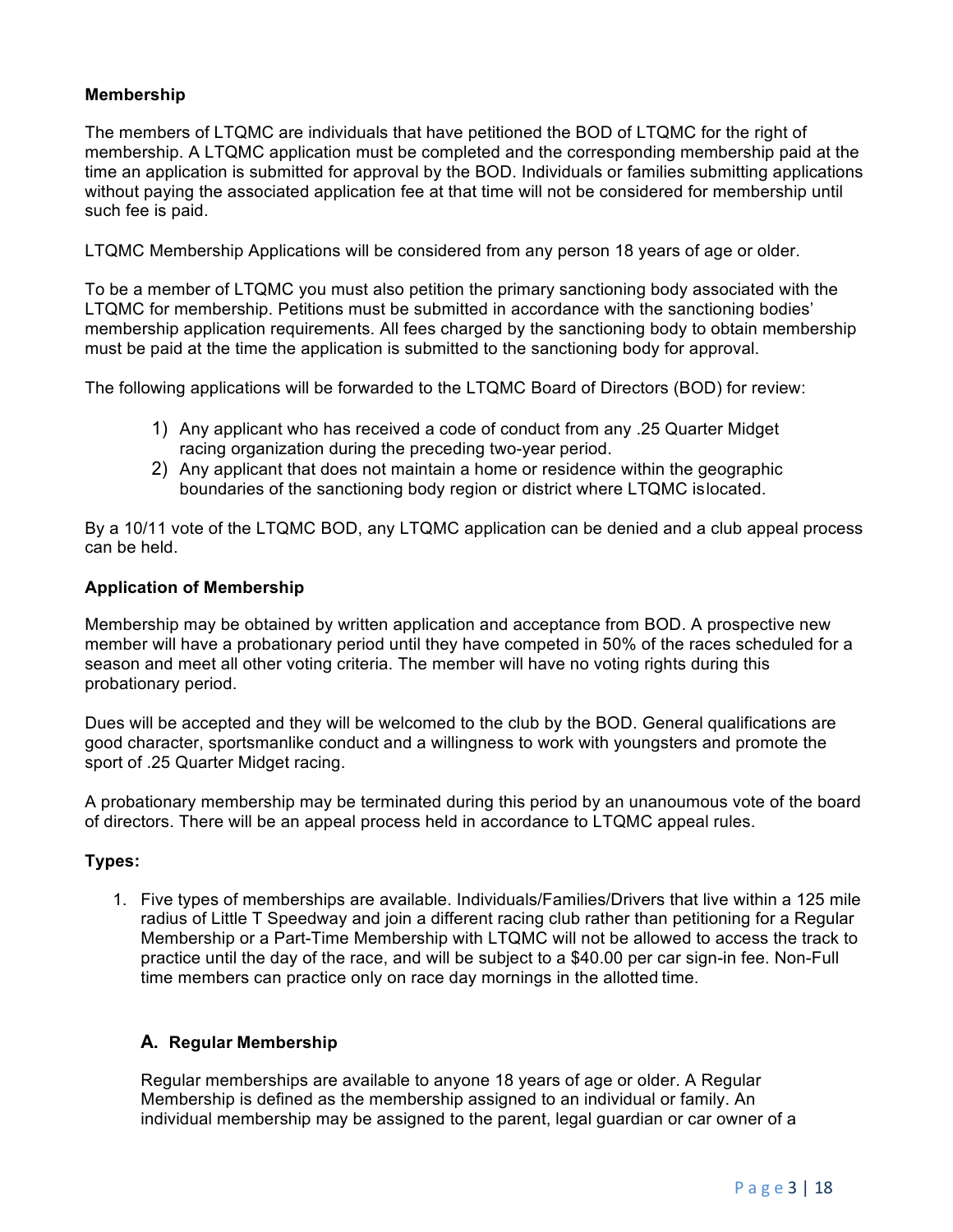driver. Family membership will include all drivers under the age of 18 when those drivers live in the same household as the membership household. A Regular Membership has voting privileges with LTQMC. One (1) vote per Regular Membership.

# **B. Alternate Handler Membership**

Alternate Handler Memberships are available to anyone 18 years of age or older. Alternate Handler Memberships are available to individuals that wish to participate in sanctioned events. Alternate Handler Memberships are assigned to a single individual. No drivers may be included in the Alternate Handler Membership. Alternate Handlers are provided insurance coverage, but do not have LTQMC voting privileges. Costs of the Alternate Handler Membership are sanctioning body related.

# **C. Associate Membership**

Associate Memberships allows members of other.25 Quarter Midget clubs to join LTQMC with no voting privileges but does allow for the use of the facility. This membership will require the applicant to already be a sanctioning body member at another .25 Quarter Midget club with the current sanctioning body.

# **D. Alumni Membership**

Alumni Memberships must be a previous LTQMC Member and be in good standing. Alumni members cannot have active quarter midget drivers. Alumni members do not have club obligations nor voting rights. They cannot run for BOD position. The cost for Alumni Membership will be the same as a family membership. Alumni members will not be required to join sanctioning body.

# **E. Part-Time Membership**

A Part-Time Membership will allow individual or families to join LTQMC for \$150.00 membership fee. Membership with the current sanctioning body is also required. Any driver under a Part-Time membership may race no more than 8 race weekends, no exceptions (a race weekend was defined by the membership as in the number of sign-ins. One sign-in equals one race weekend). Individuals or families under a Part-Time membership will have no concessions duties. One work party (either at the beginning or end of the season) is required and a race day committee at each sign in. \$150.00 fine will be imposed for failure to complete a work party. This type of membership does not have voting rights. Drivers under a Part-Time membership are not eligible for points. A Part-time Membership may be upgraded to a Regular Membership subject to Board approval. A driver under a part-time membership may be a "retired" driver; however their membership may not be upgraded to a Regular Membership. Members wishing to switch their membership status from full-time to part-time status must do so by April 1st so as not to affect the scheduling of committee duties for the race season.

#### **Membership Fee Schedule**

All membership fees will follow current sanctioning body schedule and must be paid within 30 days. New and renewal memberships being purchased after 1 September shall provide membership from the date of purchase to 31 December of the year following the year the membership is purchased.

# **Roster/Mailing List and Social Media**

The LTQMC roster and mailing list and Social Media Site is the sole property of LTQMC. Neither the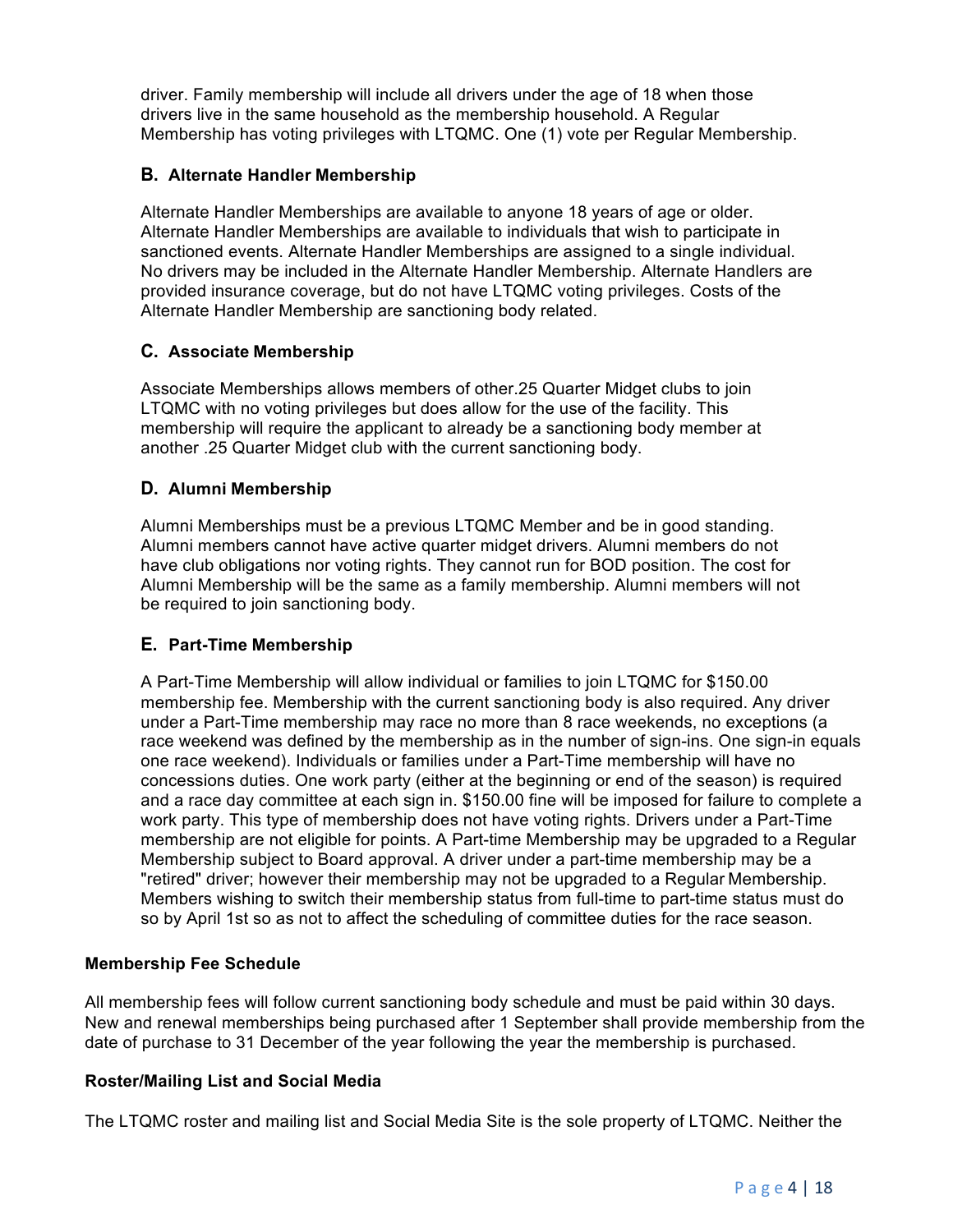roster nor the mailing list shall be disseminated to any person, organization or entity without the permission of the LTQMC BOD. No fee shall be levied for the roster, except for copying/mailing costs.

LTQMC reserves all rights to events, images, and descriptions on and off the track during the activities relating to and the events conducted by LTQMC Thompson, CT. Photography, electronic images, and/or videotaping for sale to the general public, is prohibited without the express written permission of the LTQMC. Contact Current Club President.

# **Conduct**

ACTIONS DETRIMENTAL TO THE CLUB, SPORT AND/OR THOMPSON MOTORSPORT FACILITIES.

LTQMC code of conduct shall include Thompson Motorsport Facilities while utilizing LTQMC Facility or any other USAC sanctioned track.

LTQMC shall maintain a code of conduct that establishes penalties for members that behave inappropriately at the LTQMC Facility and any other USAC sanctioned track/event/club. The code of conduct is consistent with the laws of the State of Connecticut. The code is consistent with the bylaws of the sanctioning body.

The code establishes guidelines for punishments for misconduct on the part of LTQMC members.

All members including extended family and guests will also be subjected to code of conduct guidelines.

When the track is closed, it is closed. No one is allowed to use the track when it is closed. Anyone found tampering withlocks or entrance gates will be dealt with by the Board of Directors.

#### **Social Media Policy**

LTQMC acknowledges that social media can be a fun and rewarding way to share your life and driver's accomplishments with family, friends, co-workers, etc. Social media includes all means of communicating or posting information or content of any sort on the Internet, including to your own or someone else's web blog, journal or diary, personal web site, social networking or affinity web site, web bulletin board or a chat room, as well as any other form of electronic communication. However, use of social media carries with it certain responsibilities. LTQMC Members, drivers, handlers and associated family members are expected to not engage in conduct that could adversely affect the LTQMC, its members, drivers or handlers.

Posting of content by LTQMC members, drivers, handlers and associated family members about or against the LTQMC, its members, drivers, handlers, Board of Directors, sanctioning body and its affiliated tracks, or track owner that could be viewed as malicious, obscene, threatening or intimidating, that disparage others or that might constitute harassment or bullying will not be tolerated and may result in disciplinary action up to and including suspension as deemed appropriate by the LTQMC Board of Directors.

All LTQMC members and their associated drivers, handlers, and family members must also adhere to the current sanctioning bodies' Social Media Policy. Failure to comply with the sanctioning bodies' Social Media Policy may result in disciplinary action up to and including suspension as deemed appropriate by the LTQMC Board of Directors or the sanctioning body.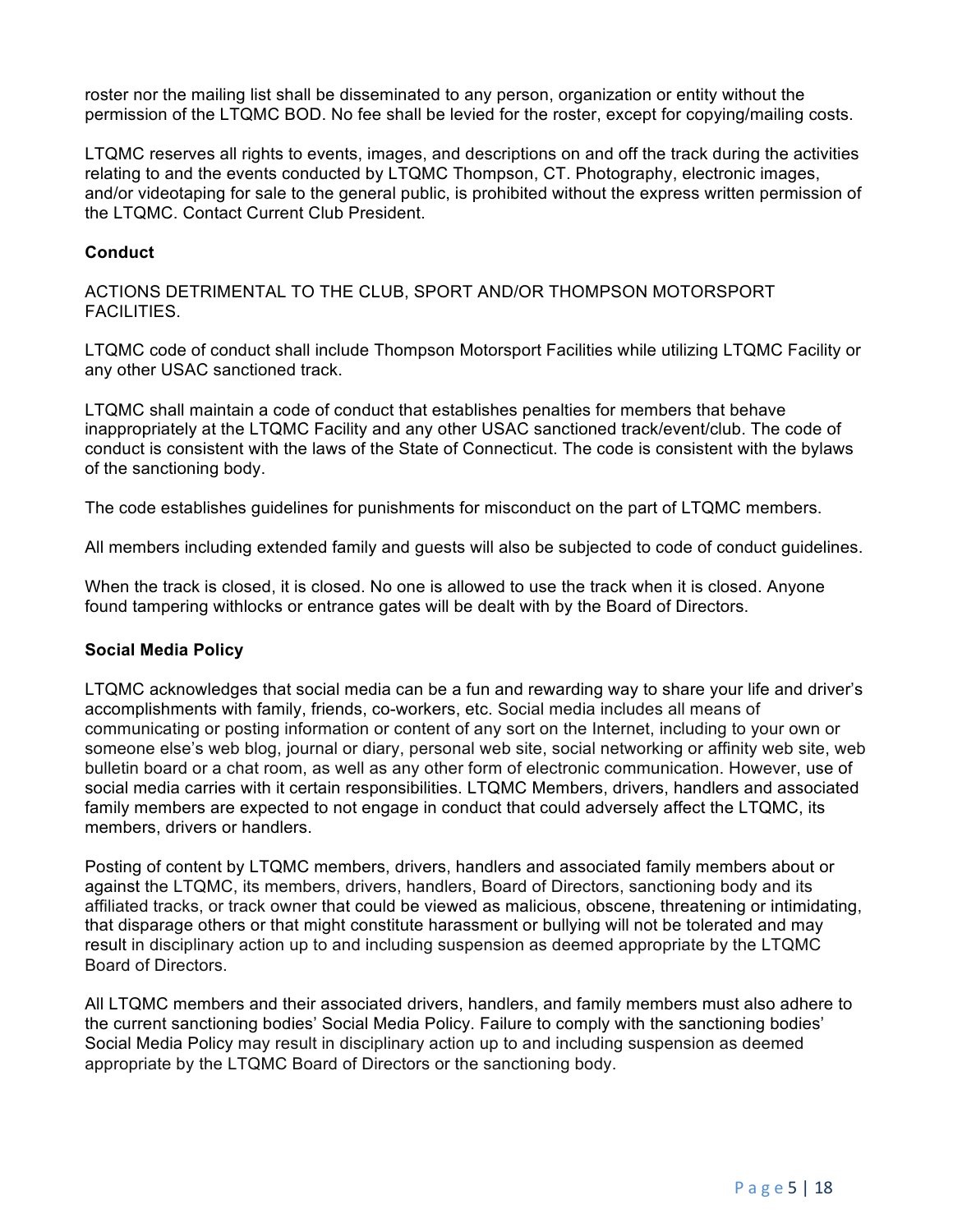# **Code of Conduct (LTQMC)**

To ensure that every family's experience at LTQMC (or any other USAC Sanctioned track/event/club that a Little T Member and/or extended family attends) is a positive one, the club has instituted a "zero tolerance" policy. LTQMC members competing at a USAC sanctioned track/event shall conduct themselves appropriately, you are representing Little T. Review the violations below and make sure that everyone associated with your race team is familiar with them. This policy will be strictly enforced and all decisions will be made by the LTQMC Board of Directors.

Cooling off period: excluding serious egregious or bodily harmful violations, anyone filing a COC on a driver, member, handler, family member, etc. shall have a cooling off period until the next racing event or club meeting (whichever occurs first) to withdraw their COC violation if they choose. If the person chooses to go forward with their COC violation, it will be heard by the BOD no later than the following race event or club meeting (whichever occurs first). All parties involved may present witnesses at the COC violation Board hearing. The Board will then decide by majority vote the outcome of the COC violation. If significant evidence isfound that a COC violation has occurred, the accused will be notified via postmarked certified return receipt mail within five (5) days of the BOD decision. The accused has seven (7) days to appeal by certified return receipt mail. Any physical violence or destructive actions will be dealt with immediately by the BOD and local law enforcement. Guilty parties will be asked to leave the premises immediately.

| <b>Violation/Action</b>                                                                                                                       | <b>Suspension Term*</b>                                                                           |
|-----------------------------------------------------------------------------------------------------------------------------------------------|---------------------------------------------------------------------------------------------------|
| Deliberately damaging, destroying or defacing<br>LTQMC/Thompson Motorsport property and facility<br>or any other USAC sanctioned track        | Minimum one (1) year plus cost of damages                                                         |
| Being under the influence of drugs or alcohol<br>during racing conditions                                                                     | Minimum six $(6)$ months $-$ 180 days                                                             |
| Making any type of verbal or physical threat to any<br>person at the LTQMC Facility or any other USAC<br>sanctioned track (including drivers) | Minimum one $(1)$ month $-30$ days                                                                |
| Throwing object in pit area or hot chute                                                                                                      | Minimum two (2) race weekends                                                                     |
| Ignoring instructions from a Track Official/BOD                                                                                               | Minimum one (1) race weekend                                                                      |
| Violating LTQMC Rules and Bylaws                                                                                                              | Minimum one (1) race weekend                                                                      |
| Excessive yelling, comments or obscenities<br>directed at a Track Official, Handler, Driver, or<br>tower scorer/staff                         | Minimum one (1) Race Weekend                                                                      |
| Driver deliberately hitting another driver while on<br>the Race Track or in Hot Chute                                                         | Minimum Done for the Day & DQ from class for the<br>day (DQ not droppable)<br>(Note: Driver only) |
| Driver making a hand gesture to Track Official or<br>Handler                                                                                  | Minimum Done for the Day & DQ from class for the<br>day (DQ not droppable)<br>(Note: Driver only) |
| Any misuse of the LTQMC roster or mailing list or<br>social media                                                                             | Minimum one (1) Race Weekend                                                                      |
| Using Track when closed /tampering with locks or<br>entrance gates                                                                            | Minimum six $(6)$ months $-$ 180 Days during race<br>season                                       |

# **Probation**

A member may be put on probation for a period of time at the discretion of the BOD for any conduct violation. The member will be monitored and must conduct themselves in accordance with LTQMC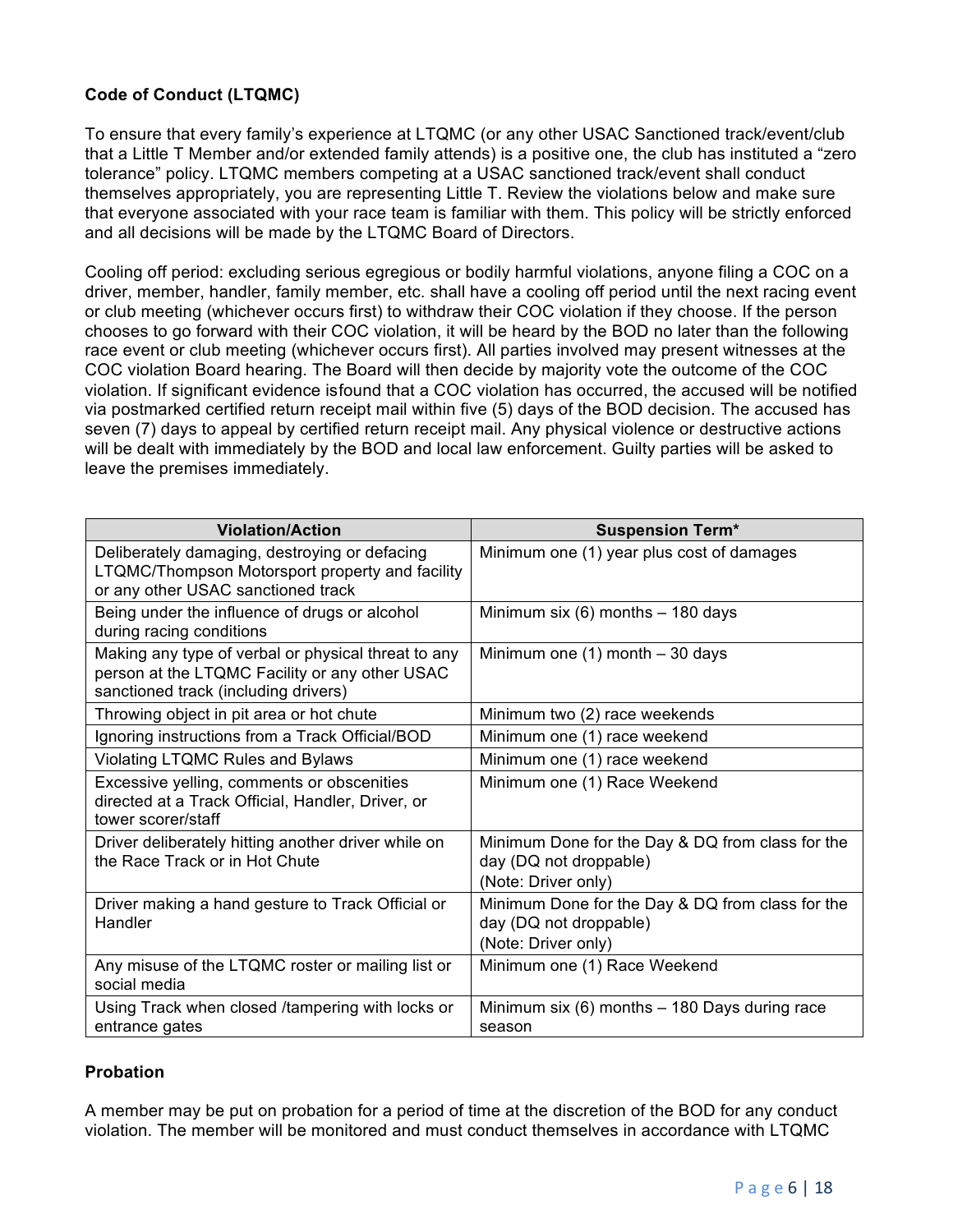bylaws/rules in order not to be suspended per code of conduct guidelines. All probation notices will be in writing. A family membership is not in good standing until the end of the probationary period.

# **\*Suspension Terms**

All suspensions are for the ENTIRE race team (unless noted).

All driver suspensions are for that individual driver only.

All suspension terms begin immediately.

All suspensions will be approved by Board of Directors in attendance of LTQMC function.

Suspension term will be determined by the Board Members in attendance on date of Hearing. Suspension term can carry over to the next calendar year.

Multiple violation/actions within a 12 month period will receive a suspension term.

All Suspensions terms may be adjusted due to the severity of the violation by the Board of Directors.

Written notification of Suspension term will be sent via certified return receipt mail, postmarked within five (5) days of violation.

Appeals must be received via certified return receipt mail to the LTQMC Secretary in writing within seven (7) days of receiving written suspension notification.

# **Appeals**

An appeal committee will be set up by the BOD. The committee will consist of three (3) LTQMC Regular members (in good standing with the club), a race day official and a board member. Appeals will be heard by the appeal committee before the next function. Any member that receives a verbal or written warning retains his/hers voting rights.

1a. If a COC from member to member - it is a yes or no vote only. The committee cannot amend the punishment in the code of conduct.

1b. If COC by Board, it is not appealable per USACs COC Rules

#### **Member in Good Standing**

An LTQMC member is in good standing when:

- 1. The member's membership applications are completed and processed by the current sanctioning body and the Little T Quarter Midget Club.
- 2. All fees/fines are paid in full.
- 3. The member is not under any suspension/probation.
- 4. The member must attend 50 % of club meetings.

When a member is not in good standing, the member may not:

- 1. Participate in any LTQMC function.
- 2. Hold any elected or appointed position in LTQMC.

BOD may reinstate a members good standing upon written request of said member.

A member's voting rights will be suspended if they are not a member in good standing.

#### **Authorities**

The affairs of the club will be governed by the bylaws of the LTQMC.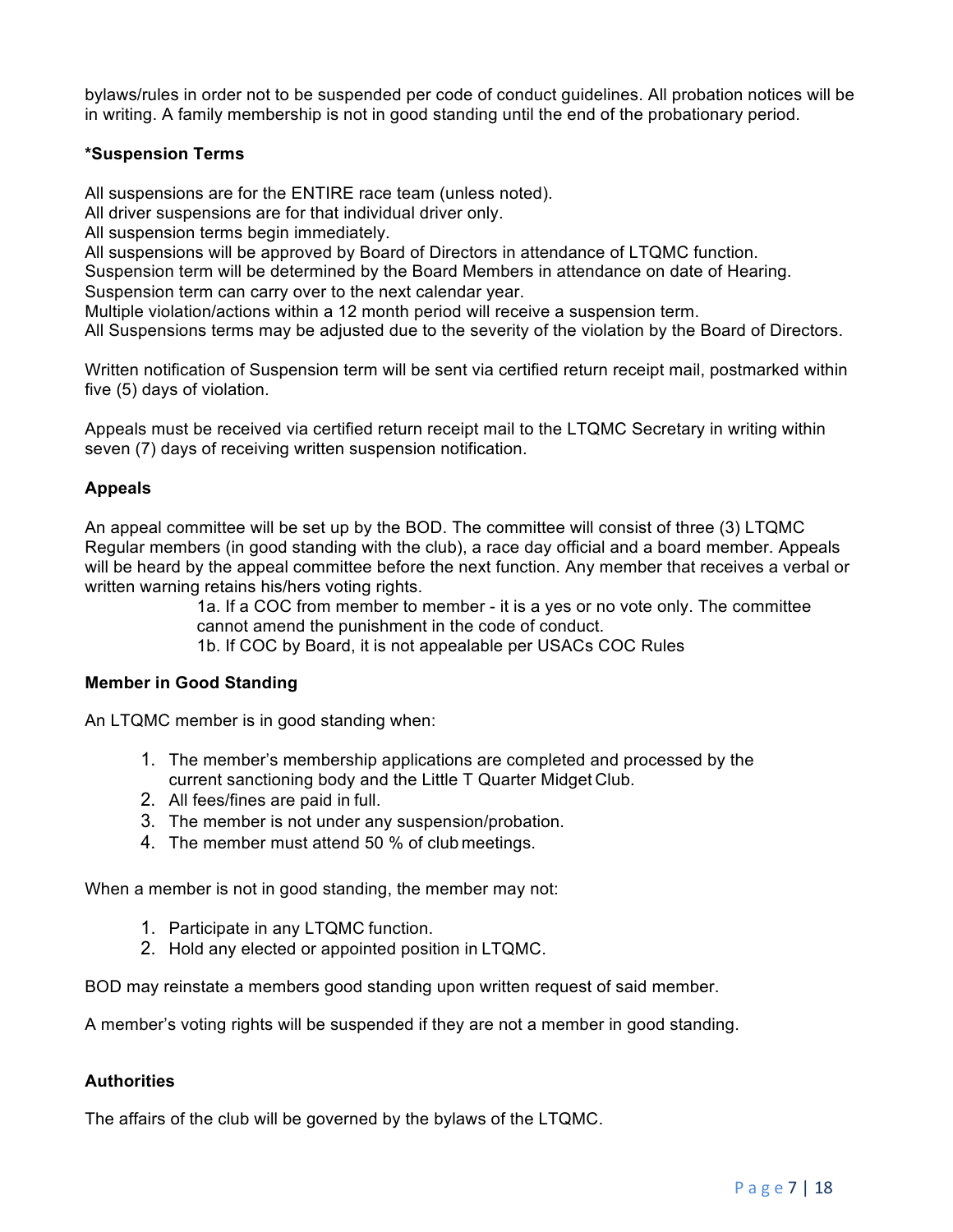The LTQMC bylaws must be consistent with the bylaws of the sanctioning body that LTQMC belongs to. No item in the LTQMC bylaws may be in violation of any Connecticut law. The bylaws will ensure that the rights of the LTQMC and all members of the LTQMC are protected.

The bylaws will ensure the obligations of all members of the LTQMC are established and met.

All club business will use Roberts Rules of Order to conduct meetings without any more formality than is absolutely necessary to protect the rights of members and maintain order.

Including:

The club President cannot make a motion or vote by proxy The club President only votes in the case of a tie

Any current LTQMC member may submit change proposals.

The LTQMC February meeting date will be the meeting in which club and ground rule documents are opened and closed. All rule change proposals need to be submitted no later than February 1st. Rule change proposals will be posted on the website.

The LTQMC March meeting date will be the meeting in which bylaws are opened and closed. All proposals for changes or additions to the bylaws have to be submitted by March 1<sup>st</sup>. Bylaw change proposals will be posted on the website.

# **Administration**

LTQMC is administratively divided into two groups, the membership and the elected Board of Directors (BOD) who are also members of LTQMC. Any regular member in good standing may become a BOD member in LTQMC. All positions in LTQMC are volunteers that have either been elected or appointed.

#### **Board of Directors (BOD)**

The LTQMC BOD is elected or appointed LTQMC members that have volunteered to hold a position as a LTQMC BOD member and consists of the following:

- A. Eleven elected officers President Vice President **Secretary Treasurer** Tech Director Safety Director Chief Steward/Race Director Publicity Director Three (3) Members at Large
- B. Permanent Board of Trustees
	- 1. D.R. Hoenig
	- 2. Jonathan Hoenig
	- 3. Or their designees

The Permanent Board of Trustees will have the right to vote and unilaterally remove any club member and/or the entire club from the Little T Speedway facility.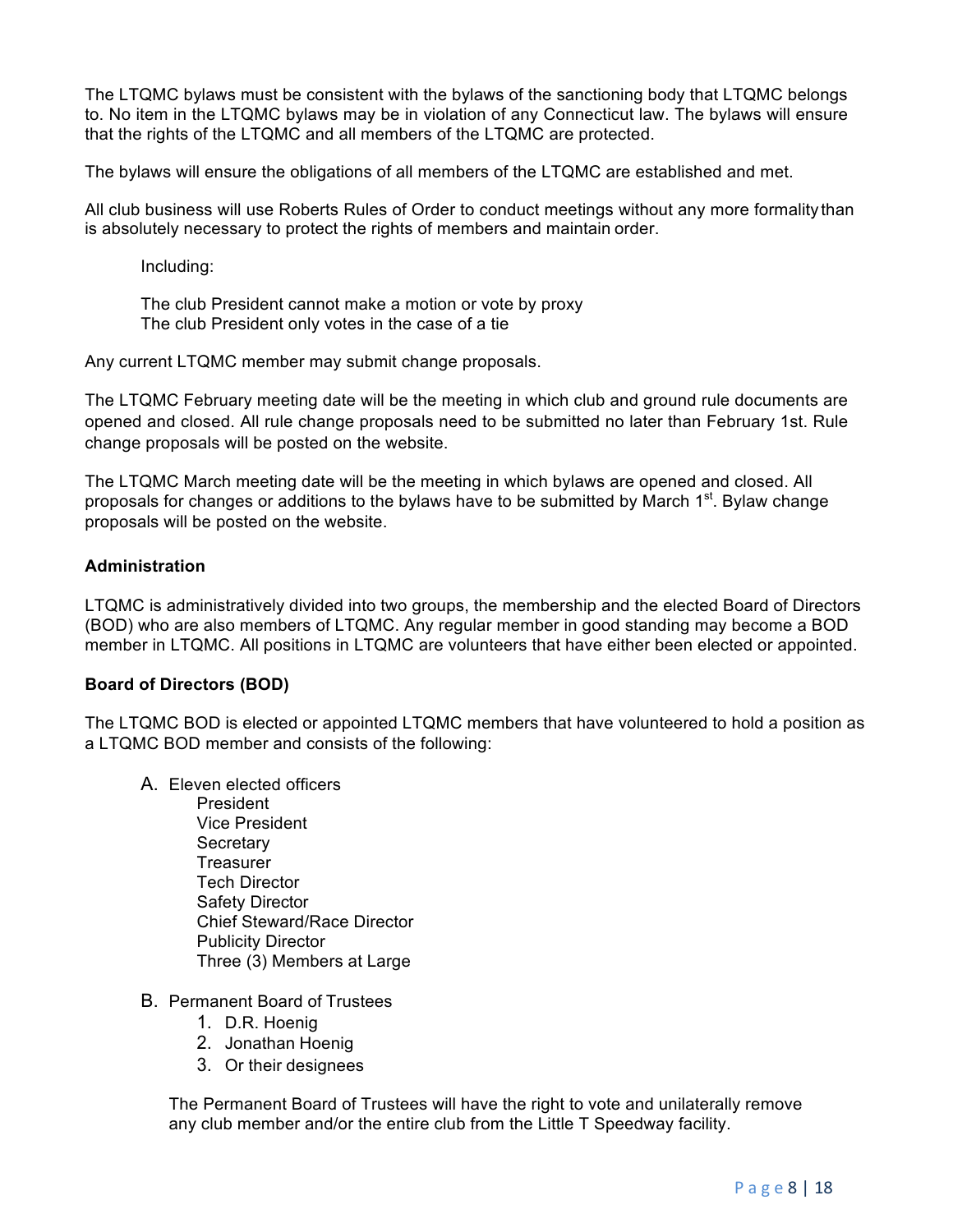# C. Appointed Board Members

Two (2) LTQMC members in good standing may be appointed to Board of Directors by the Board of Trustees. These are positions available to past board members to help with continuity as may be deemed necessary by the Board of Trustees. If an appointed person is either unavailable or unwilling to hold this position then it will remain vacant for that year. This is an advisory position with no voting rights.

All Board members must have a minimum of one race season of .25 Quarter Midget racing experience prior to election or appointment to the LTQMC BOD.

# **Board of Directors Elections**

The membership shall, annually, nominate and elect BOD members. The term of office for LTQMC BOD shall be for one (1) year or until removed, whichever comes first.

No two (2) members of the same immediate family shall serve on the Board of Directors at the same time, unless the following occurs:

1) The clubs active membership (regular members in good standing) falls below 20 members or no other eligible member runs for the position. If this occurs, it may be necessary to have two (2) members of the same family serve on the Board of Directors in order to keep the club operational. If members from the same family are on the board, they cannot both be authorized signatures on checks. There would need to be an alternate Board member given signing authority

OR

1) Said family members are each and in their own, separate memberswith LTQMC and the current sanctioning body.

Multiple family members may be nominated for BOD positions, however, at least two (2) weeks prior to the annual elections, the club Secretary must be notified with which member will be running for their nominated position, unless one of the above is noted.

#### **Nominations for Office**

Nominations for Board of Directors positions shall be open on September 1st, prior to the October meeting designated for elections.

All regular LTQMC members in good standing must be provided an opportunity to submit nominations. The LTQMC Secretary shall accept written and verbal nominations for each elected official no later than one (1) week prior to the annual October meeting of the year proceeding the year for which the nominated elected official will serve. Any one receiving nominations for multiple positions must choose which position they will run for two (2) weeks prior to the October meeting. Anyone being nominated must accept their nomination or they will not appear on the ballot. Any nominee may remove their name up until ballots are handed out.

The LTQMC Secretary shall certify all prospective nominees meet the following criteria for office:

21 Years of age or older. Regular member in good standing of LTQMC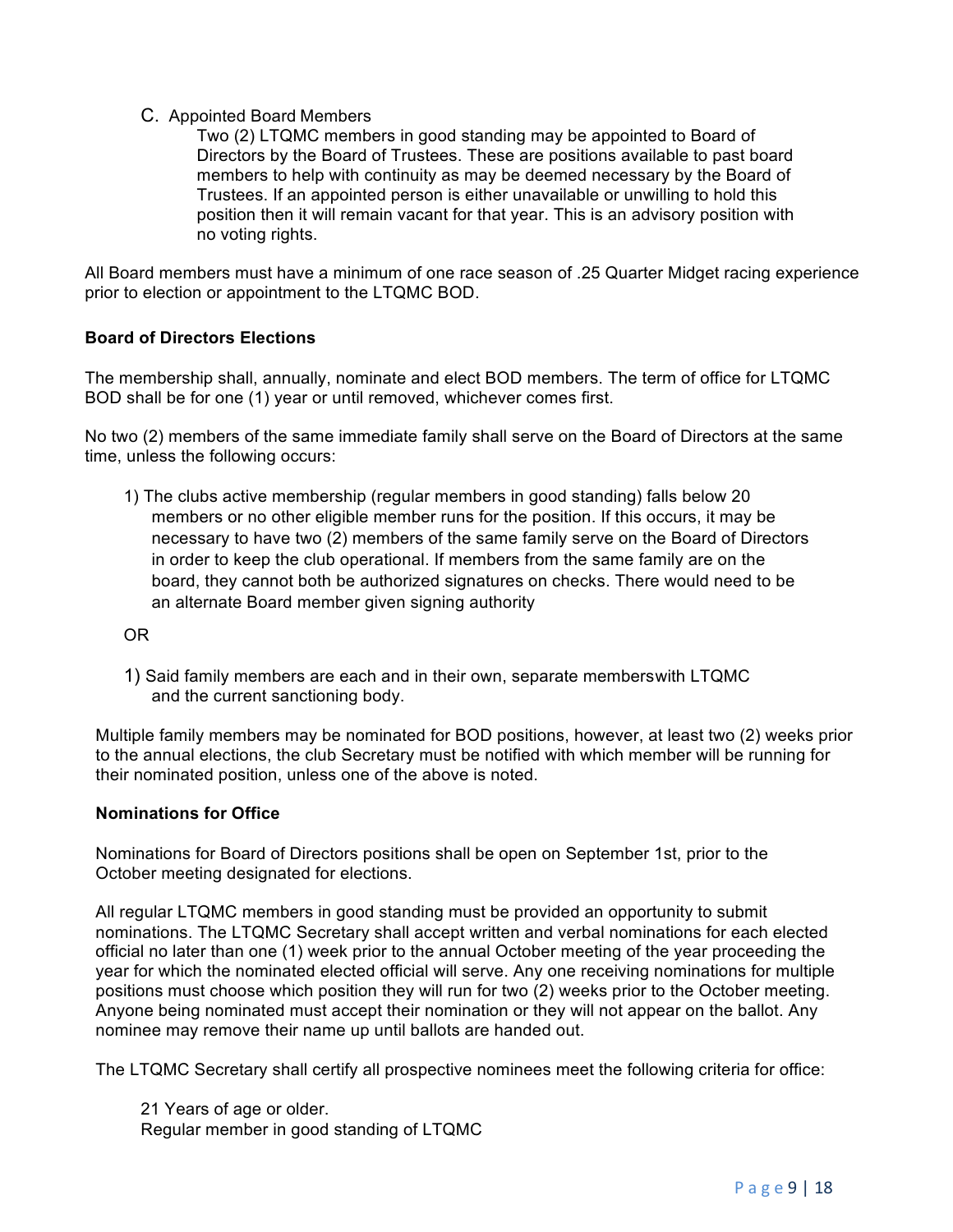Minimum of one (1) full racing season in .25 Quarter Midget racing at the LTQMC

The LTQMC Secretary shall compose the election ballot in a timely manner prior to the October election meeting.

# **Elections for Office**

The LTQMC BOD shall develop and implement procedures that will deliver an accurate delivery and count of ballots.

The Board shall appoint three (3) regular club members in good standing not in direct relation to anyone running for a BOD position to receive and count all ballots.

In the event of a tie the election officials will announce who is tied and only those who are tied will be voted upon.

All regular LTQMC members in good standing must be provided an opportunity to vote for board member nominees.

Each family holding a regular membership will be entitled to one (1) vote.

Elections for Board of Directors shall take place during a meeting in October. Paper ballots will be distributed to eligible voting members of the club and then counted at the meeting. The results of the election will be announced at the same meeting. Voting members may request an absentee ballot. Ballots must be requested in advance and be emailed to the Club Secretary one (1) week prior to the election. Completed ballots must be emailed to Club Secretary no later than 12 p.m. of election meeting day.

The LTQMC official's election cycle will be completed no later than the first day of January every year.

Newly elected and re-elected officials shall take office on January 1 of the following year of the election. BOD members must have memberships paid within 30 days of sanctioning body opening applications.

Outgoing officials shall coordinate a timely transition of supplies and paperwork. A transition meeting shall be held between the current Board of Directors and the newly elected Board members following the yearly election meeting. The purpose of this meeting is to coordinate the timely release of all club documents to appropriate incoming Officers and review Club and Board information necessary for the smooth running of the organization. All proprietary Club documentation must be turned over to the new Board of Directors.

#### **Removal from Office**

The LTQMC Vice President or designated board member, upon written request of three (3) regular LTQMC members in good standing, shall conduct a recall vote for any LTQMC elected official. The written request for removal must include:

Facts surrounding any event that was associated with the request for removal and Witness statements.

A recall ballot must be prepared and a notice of time, date, place and purpose of the meeting shall be sent to all regular members of LTQMC. Each family holding a regular membership that is in good standing will be entitled to one (1) vote. The BOD member who is being recalled will also be notified of meeting.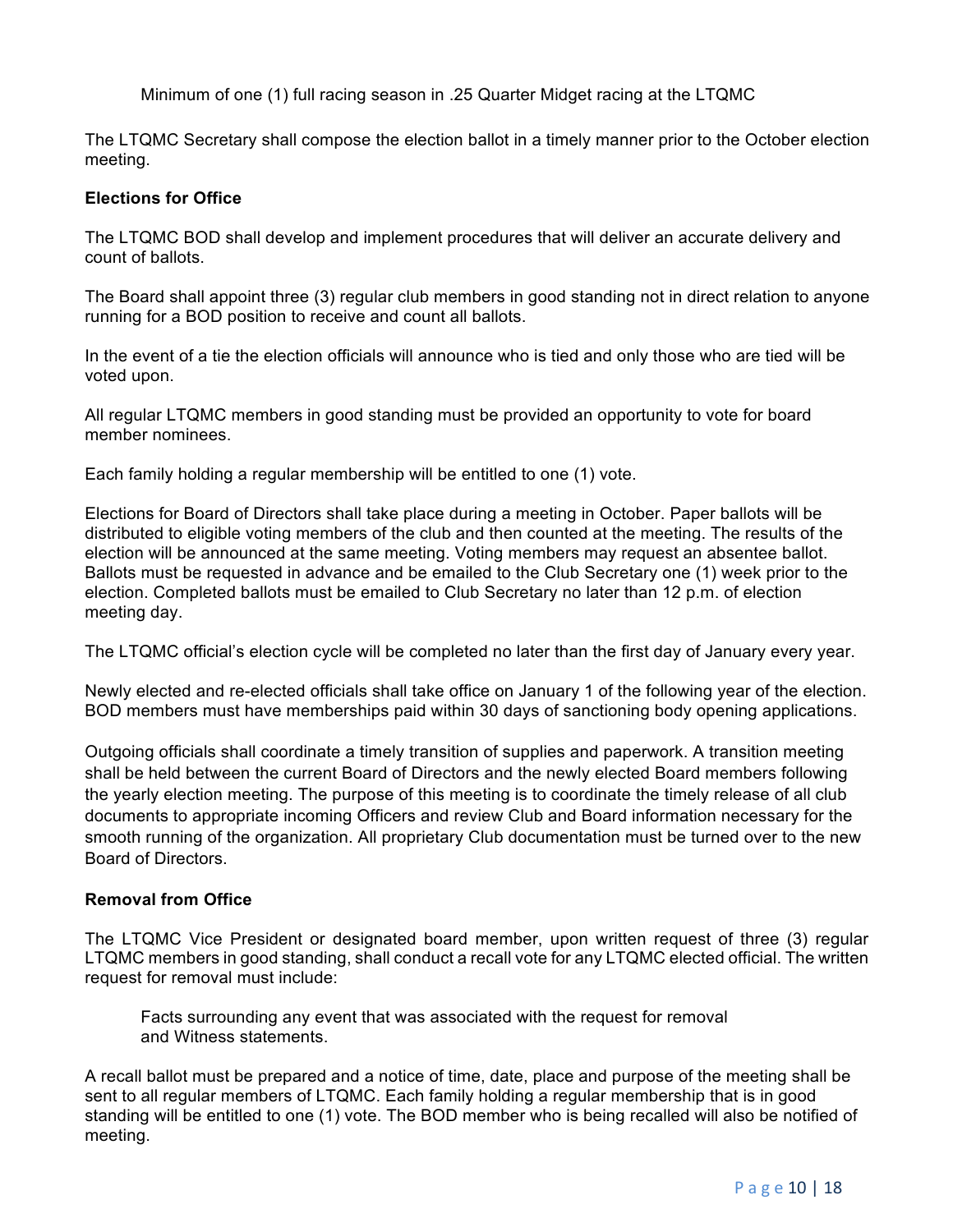The recall ballot will provide all regular members in good standing of LTQMC an opportunity to review the response of the official being charged with the recall.

Every attempt must be made to hold the recall election process within 30 days of receipt of request.

The LTQMC Vice President, or appointed board member and two (2) other regular members in good standing of LTQMC will open and tabulate the received ballots.

The officer being recalled shall retain their regular member vote but shall not have a BOD vote in the recall election.

The LTQMC Board shall, at a convened special meeting, remove from office, any official that:

Receives a two thirds vote, affirming the recall, from those ballotsreturned by the regular membership

The results of the BOD actions shall be announced at the recall meeting and minutes from meeting will be recorded and kept on file.

Any officer removed from office as a result of a recall vote shall, within five (5) calendar days of receipt of notification of removal from office, deliver all LTQMC properties to the LTQMC Vice President, or designated board member.

No removed officer may hold an elected office until the following calendar year election cycle.

Any officer may be removed by a two thirds vote of the BOD, without any membership vote. The officer being removed shall not have a vote.

#### **Vacancy of Office**

The LTQMC BOD shall, upon completion of appropriate procedures, declare offices vacant for the following reasons:

- Unexcused absences (missing three consecutively scheduled monthlyclub meetings) without valid reasons
- Removal from office
- Resignation
- Loss of good standing

BOD vacancies that occur at any time during the race season may be filled by transferring a current BOD member to the vacant position in order to serve the best interests of the club. The club will approve the transfer at the next club meeting. The open board position as a result of this transfer will then be filled by nomination and election.

Interim office holders must meet the same qualifying criteria as any nominated office holder.

Board members whose office is declared vacant due to being removed or resigning from office shall be ineligible to run for any other vacant office. Removed or resigned officers may not hold elected office for one full year from the time of removal/vacancy.

BOD vacancies may be filled by any regular member in good standing who meets the LTQMC nomination criteria and receives a majority of votes of a special election held to fill a vacancy.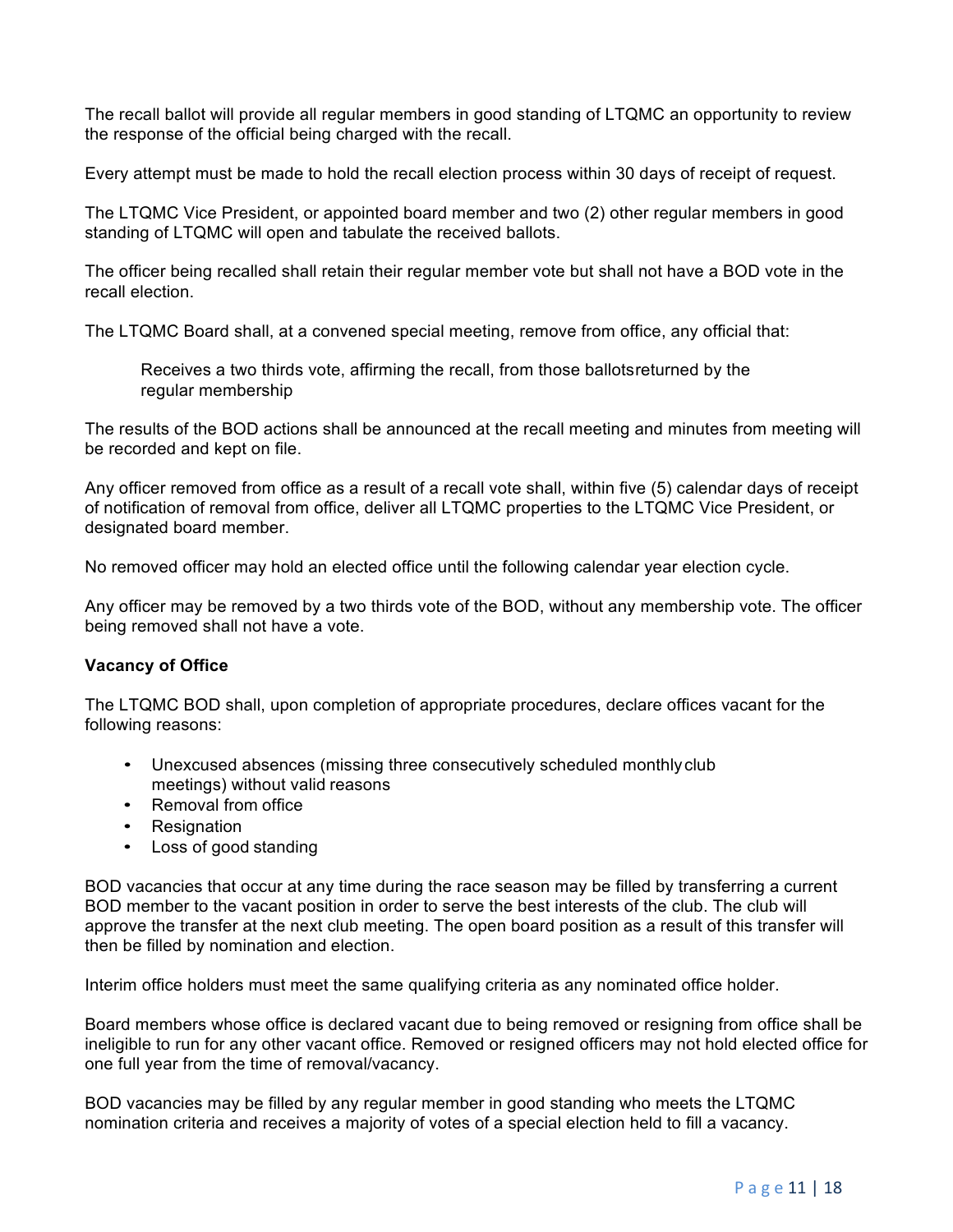The LTQMC shall conduct the Special Election

The election process will provide all regular LTQMC members in good standing an opportunity to submit nominees for the vacant board position.

The election process will provide all regular LTQMC members in good standing an opportunity to cast a vote for the vacant board position.

Each family holding a regular membership in good standing will be entitled to one (1) vote.

#### **Quorum – Board of Directors**

A minimum of 6/11 elected board members must be present to constitute a quorum. All board members must be notified of meeting through an email.

# **Quorum – Club Meeting**

The following BOD/LTQMC members must be present at all LTQMC club meetings to constitute a quorum:

25% or more regular club members in good standing and 6/11 BOD members.

# **LTQMC Board of Director (BOD) Meetings**

LTQMC BOD conducts board meetings when necessary during the year.

The board may take no action unless a quorum is present. Any action taken by a majority of those present shall be regarded as an action taken by the board.

The minutes of all LTQMC BOD Meetings shall be recorded and kept on file.

#### **LTQMC BOD Emergency Meetings**

The LTQMC President may convene emergency LTQMC BOD Meetings.

Upon demand of 6/11 LTQMC Board members, the LTQMC President will convene an emergency LTQMC BOD meeting.

Emergency BOD meetings are specifically authorized so that the BOD may quickly react to emergency situations.

The club President will make every effort to contact all board members. The board may take no action unless a quorum is present.

Any action taken at an emergency meeting held shall be regarded as an action taken by the board of directors and be recorded as minutes and kept on file.

# **LTQMC Club Meetings**

The LTQMC club conducts meetings as required. Club meetings are held at various locations throughout the year. *The Club Secretary is to notify the club no less than five (5) days prior to a*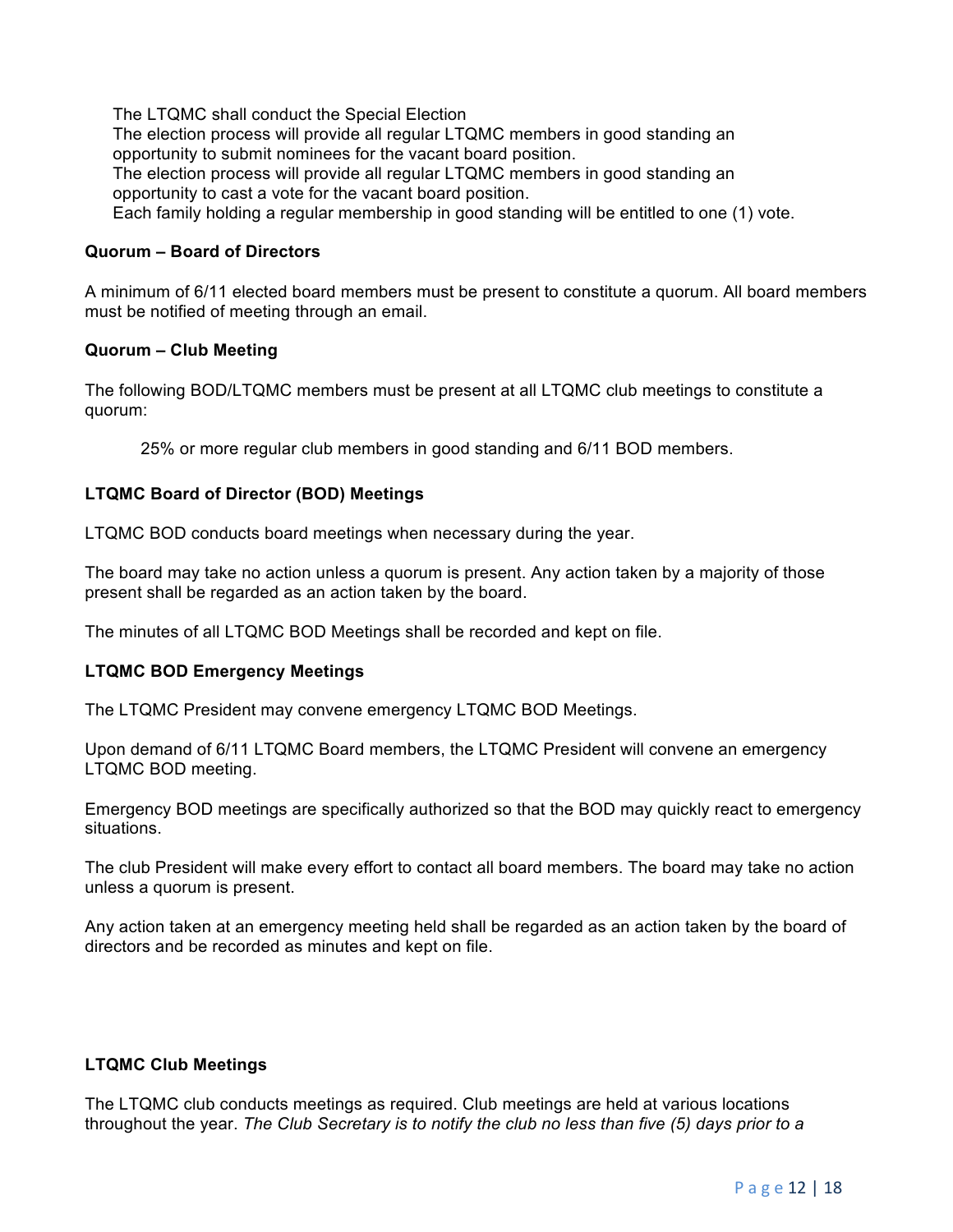*meeting with a date, time, location and agenda*.

All regular monthly meetings will start at 7:30 p.m. unless otherwise specified, except during the racing season when meetings may be held trackside. During clubhouse meetings, no children will be allowed.

The LTQMC President shall preside at the meeting. The LTQMC Secretary shall record the minutes of the meeting.

The club may take no action unless a quorum is present. Any action taken by a majority of regular members in good standing present at a meeting held shall be regarded as an action taken by the club.

The agenda will include but will not be limited to:

Minutes of the previous meetings Financial reports Old business New business

All regular members in good standing have a responsibility to attend and participate in LTQMC club meetings.

Any person holding a Regular, Alumni or Alternate Handler LTQMC Membership in good standing may participate in LTQMC club meetings. Each family holding a Regular Membership will be entitled to one (1) vote. Associate Memberships and Alumni Memberships are NOT allowed to vote. Regular members in good standing may designate one (1) Alternate Handler in good standing to cast their votes.

#### **Duties of Officials**

#### **Board of Directors**

The Board of Directors shall control the business and affairs of LTQMC.

The Board of Directors shall have complete response authority to extraordinary events that would take place between scheduled monthly meetings. Extraordinary events may include but not be limited to:

Misconduct at Club Functions. Code of Conduct issues Sets yearly budget for Track expenses

The Board of Directors shall have the power to appoint committees and assign the powers and authority of the Board of Directors to those committees. The Board of Directors will be responsible for the actions of any board assigned committee. The Board of Directors shall have a Five Hundred (\$500.00) Dollar discretionary spending fund. The board upon submission and approval of expense by membership will have fund replenished to \$500.00 allowance from LTQMC account.

All expenditures concerning track operation expenses must be approved by the President, Vice President and/or Treasurer.

The BOD shall have the power to appoint another BOD member to act upon their behalf in their absence.

All problems or complaints should be called to the attention of a BODmember. Never to the property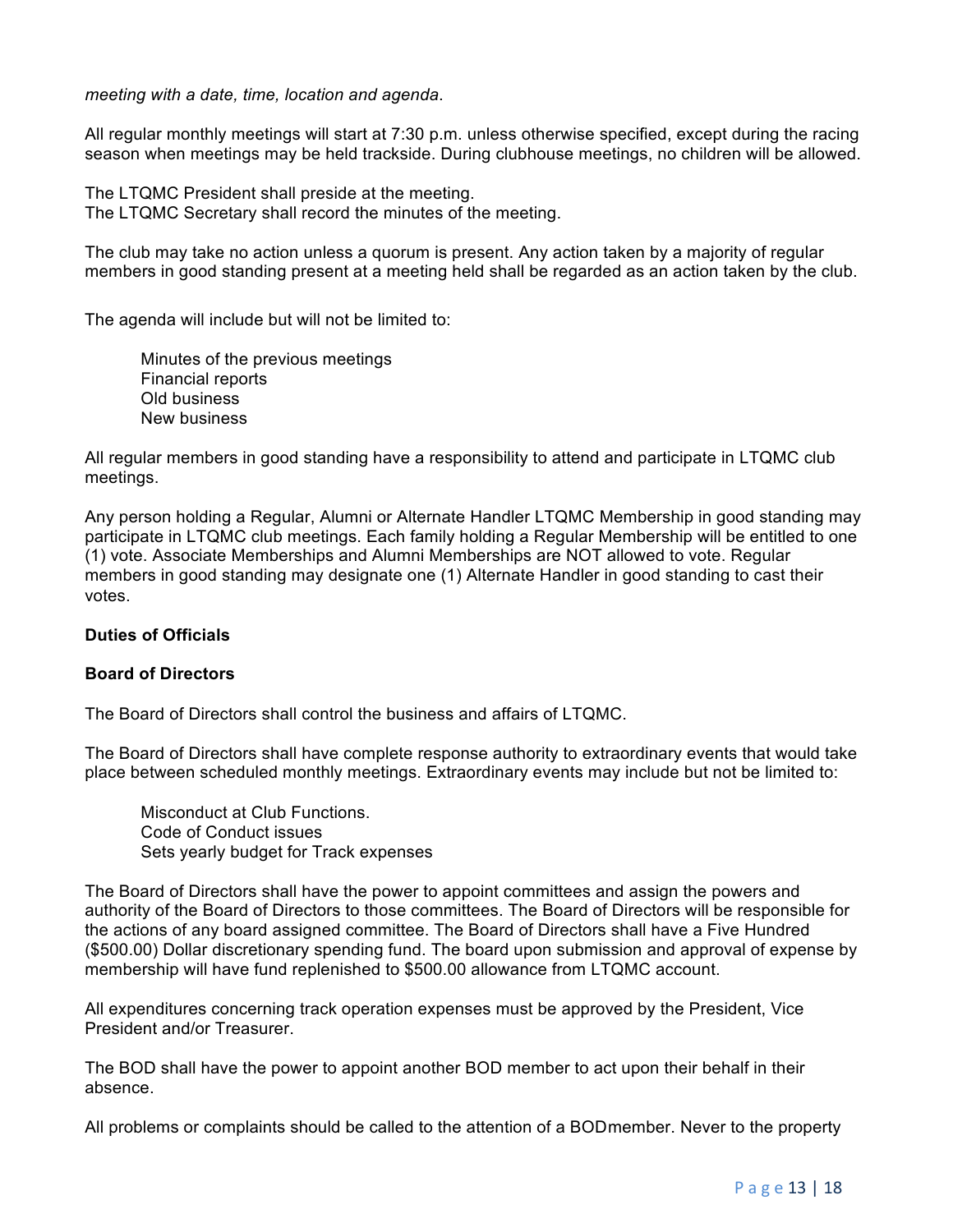owner of LTQMC.

BOD members will make every attempt to respond to member inquiries within 48 hours. Issues that need to be addressed to a BOD member should be no later than 9 pm unless otherwise specified by the BOD member.

#### **President**

The LTQMC President shall, under the direction and control of the LTQMC BOD:

Will be the only person to direct any issues to the property owner. Through general supervision, directions and control of the operations of LTQMC, implement the policies of the LTQMC BOD. Be present at all LTQMC BOD meetings.

Preside at all LTQMC club membership meetings.

Will meet with track officials to keep communications open and negotiate rents.

Be the official LTQMC representative to quarter midget organizations

Be the official LTQMC representative to the general public.

Attend all LTQMC organized events

Shall have a \$500.00 discretionary spending fund. The board upon submission and approval of expense by membership will havefund replenished to \$500.00 allowance from LTQMC account.

Establish a communications plan with the BOD

Ensure medical and liability insurance coverage is provided for all LTQMC members

File all required forms to renew and maintain the clubs Racing Charter(s)

Shall be required to be bonded. Shall be bonded for \$50,000 at the expense of LTQMC, at the discretion of the current BOD.

Will have Septic system pumped annually.

Assign other duties as needed.

#### **Vice President**

The LTQMC Vice President shall, under the direction and control of the LTQMC BOD:

Assist the Club President

In the absence or incapacity of the Club President, perform the duties and exercise the powers of Club President.

Maintain the material condition of indoor and outdoor facilities

Organize work details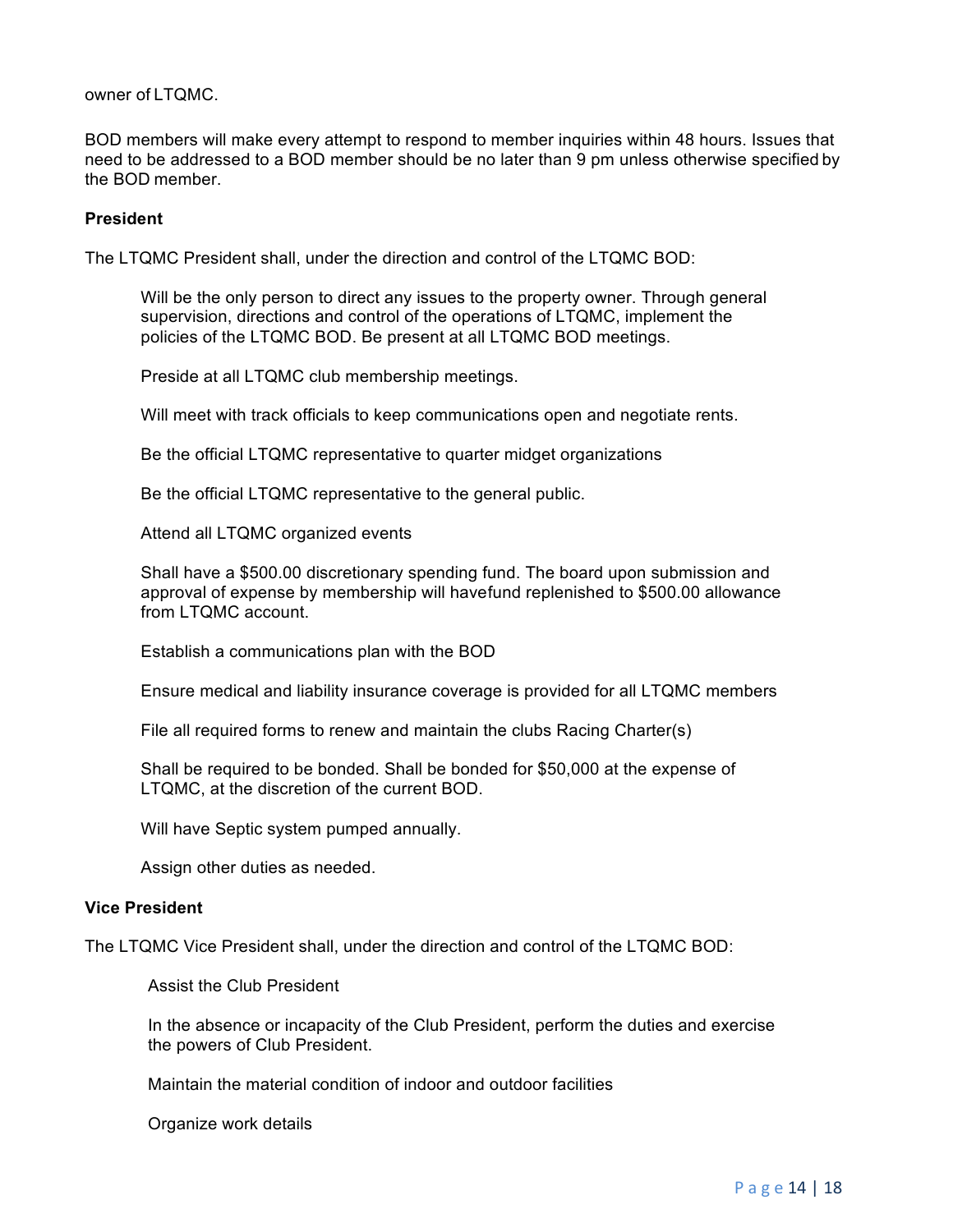Organize the LTQMC concession stand

Conduct authorized recall votes of elected officials

Perform such other duties as may be assigned by the Board of Directors

#### **Secretary**

The LTQMC Secretary shall, under the direction and control of the LTQMC BOD:

Record the minutes of all LTQMC BOD meetings and all LTQMC club meetings

Process memberships

Maintain the LTQMC mailing list

Maintain the LTQMC roster

Notify members of meetings and publish weekly newsletter

Maintain operating supplies

Maintain a liaison with national and district secretaries

Maintain the master copy of the LTQMC rule and bylaw documents

Make available to all LTQMC members: LTQMC rule and bylaw documents Listing of LTQMC Board of Directors

Maintain a history of minutes, calendars and important historical documents as may be required by the LTQMC BOD.

Maintain a history of lap record holders

Deliver, upon request, any LTQMC document to LTQMC members

Perform such other duties as may be assigned by the Board of Directors

#### **Treasurer**

The LTQMC Treasurer shall, under the direction and control of the LTQMC BOD:

Collect all monies.

All LTQMC funds will be deposited into financial institutions

Make disbursements and reimbursement payments as follows:

All payments must be made by check or by Club debit/credit card. Any check over \$2,000.00 requires the signature of the Treasurer and President unless related, then another board member will be designated.

Club debit/credit card transactions over \$2,000.00 must be approved by the President in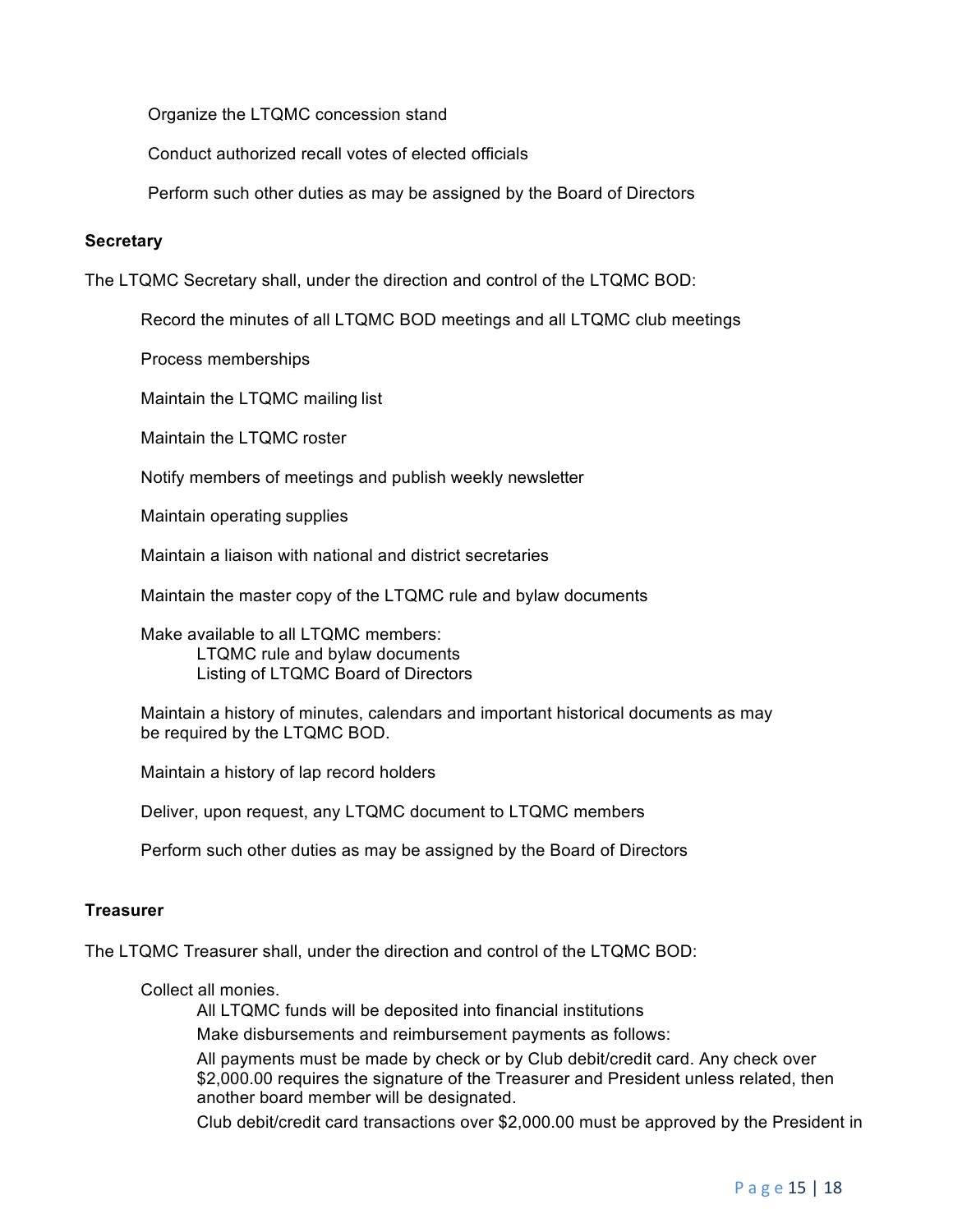writing (or Treasurer if the President is making the purchase) prior to the transaction occurring. An email received from the President (or Treasurer as applicable) will serve as written approval documentation.

A receipt or invoice must accompany all requests for payment.

Will address bounced checks, including bank fees and the right to suspend LTQMC member check writing privileges. Members will not be allowed to participate in LTQMC functions at the discretion of Treasurer until fees are paid in full.

On a monthly basis balance the club checking account

Review monthly financial statements with the membership at each monthly club meeting Upon the request of a LTQMC member, provide a copy of any LTQMC financial document

Have the responsibility for filing all tax returns and any finance related legal documents

Maintain a Property Book showing all equipment owned, borrowed, received as donations, or otherwise acquired by LTQMC

Shall be required to be bonded. Shall be bonded for the amount of \$50,000 at the expense of the LTQMC

Perform such other duties as may be assigned by the Board of Directors.

#### **Technical Director**

The LTQMC Technical Director shall, under the direction and control of the LTQMC BOD:

Will choose members to serve on committee with BOD approval

Determine which cars will receive technical inspections

Conduct technical inspections

Oversee technical operations

Assist the sanctioning body Director with technical inspections at LTQMC events.

Perform such other duties as may be assigned by the Board of Directors

Maintain and account for an inventory of restrictor plates required for various racing classes.

Processes all engine claims paperwork and holds engine claim funds.

The Tech Director's cars will be teched by BOD appointed person.

#### **Safety Director**

The LTQMC Safety Director shall, under the direction and control of the LTQMC BOD: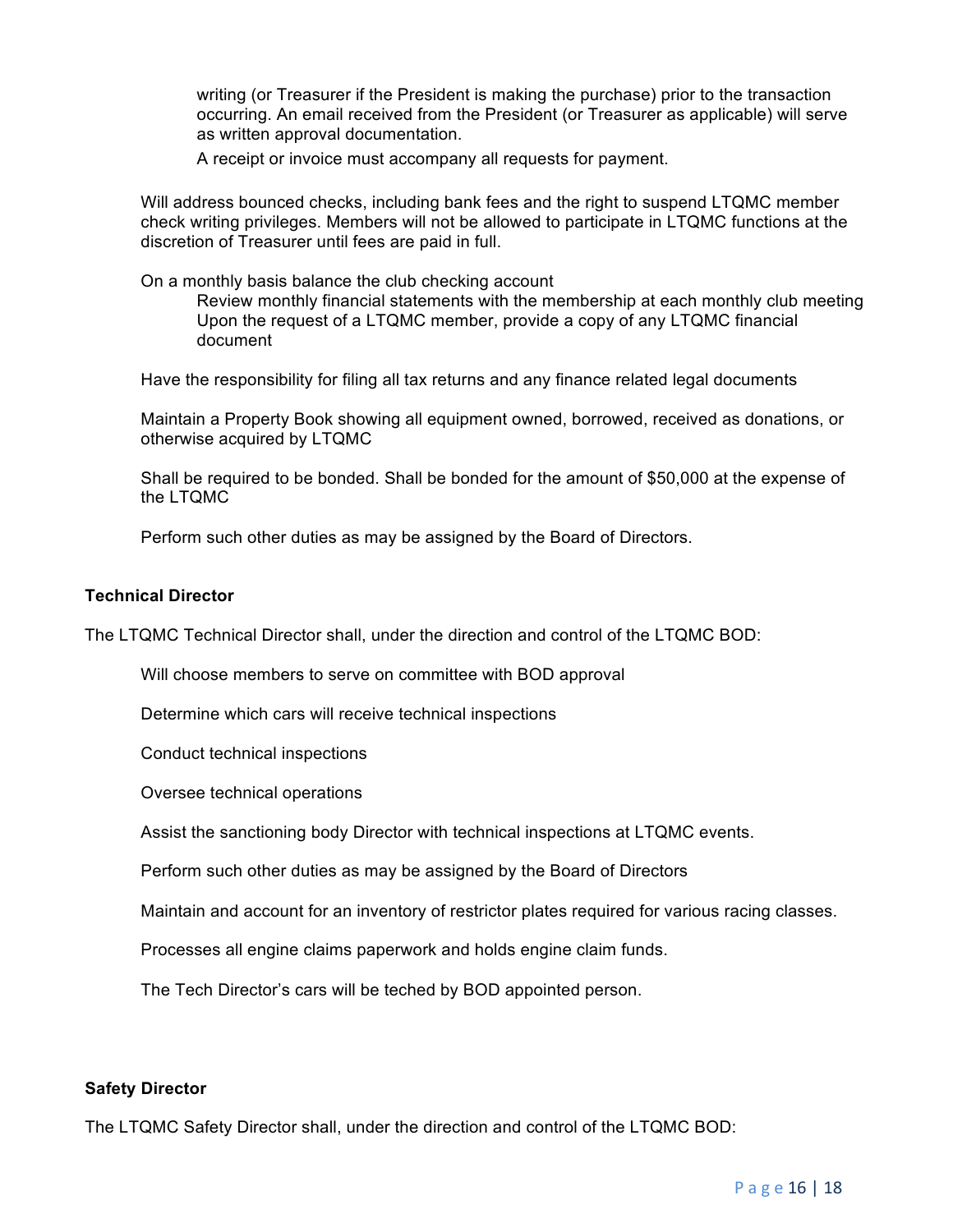Develop and implement the LTQMC Safety program. Safety committee required to attend rookie training sessions. Elements of the safety program will include but not be limited to:

Car construction Uniforms, helmets, arm restraints, seat belts Fuels Chemicals Exhaust systems Facility safety issues Training and Education

Have the responsibility to ensure that all required track safety equipment is in place and operational

Perform such other duties as may be assigned by the Board of Directors

The **Rookie Trainer**, under the control of the LTQMC Safety Director and BOD, shall:

Develop and implement a Rookie training program that will meet the criteria for Rookie training programs as are specified in the sanctioning body's rulebook.

Sign Rookie books/sheets upon completion of Rookie training.

Perform such other duties as may be assigned by the Board of Directors.

#### **Publicity Director**

The LTQMC Publicity Director shall, under the direction and control of the LTQMC BOD:

Be the official publicity spokesperson for LTQMC

Be responsible for educational programs, website and other forms of publicity for LTQMC

Be responsible for public relations and promotional programs as aids to LTQMC

Be responsible for fund raising duties, including all Raffles (Chinese, High-dollar, 50/50, etc.)

Be responsible for coordinating LTQMC Promotional Days, including participant registration

Be responsible for coordinating with the General Manager of Thompson Motor Speedway for LTQMC to set-up a publicity booth when events are held at Thompson Motor Speedway

Maintain the sponsors and donors recognition list.

Perform such other duties as may be assigned by the Board of Directors

#### **Chief Steward/Race Director**

The LTQMC Chief Steward/ Race Director shall, under the direction and control of the LTQMC BOD: